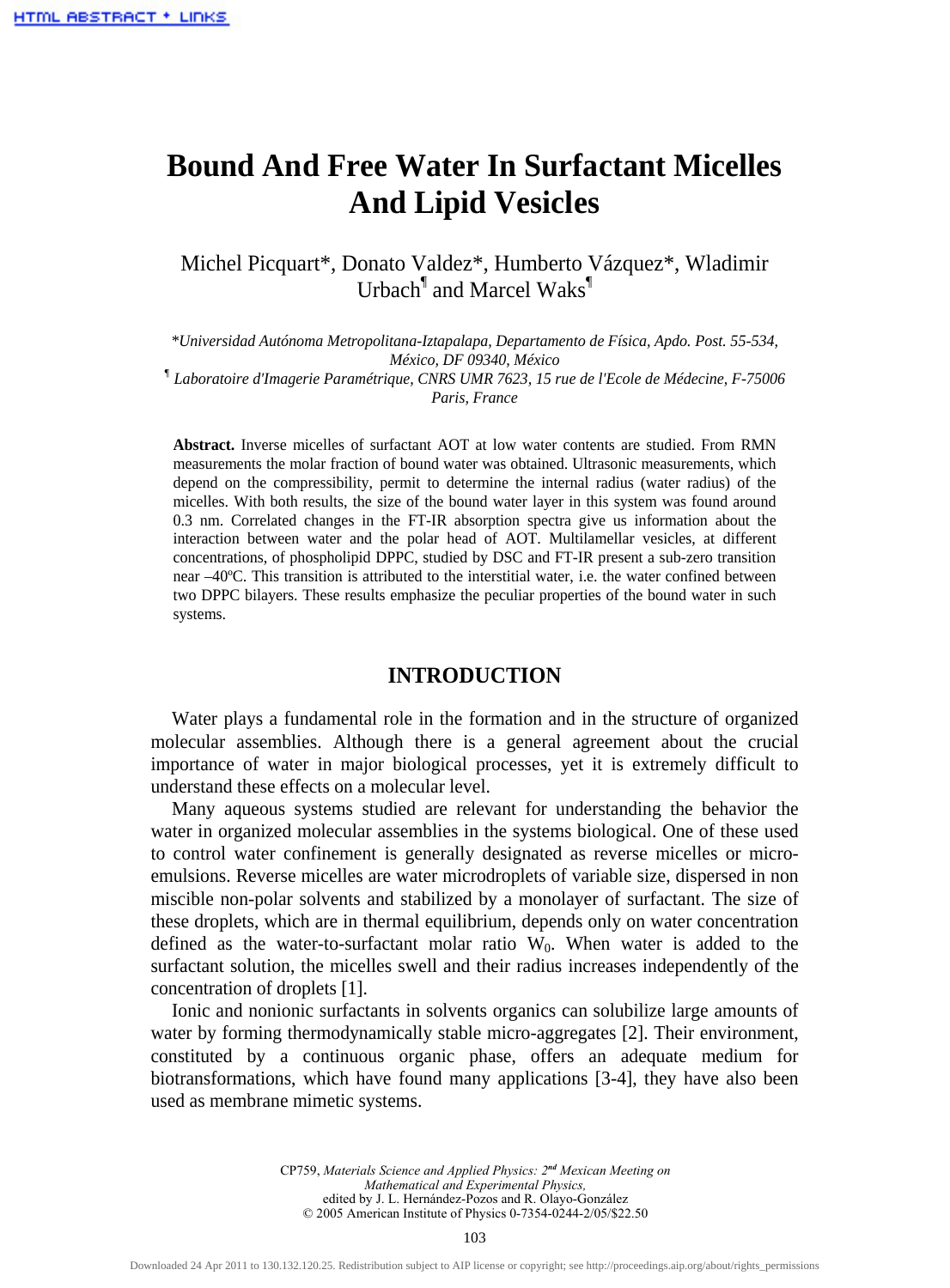Restrictive environments are known to favorably facilitate many chemical and physical processes. The efficiency of biological reactions, such as electron and the proton transfer, is attributed, in part, to the highly structured environments in which they take place. [5]. To investigate the effects of structured environments on chemical dynamics, it is advantageous to choose simple models with well-characterized physical chemical attributes [6].

Detailed NMR investigation for ionic and nonionic reversed micelles have been reported by various authors, and recently Amararene [7] from water proton NMR studies of H2O-AOT in isooctane and decane corroborated the existence of three distinct states of water: bound water, trapped water, and apparently free water-existing in the water core of the reverse micelles droplet.

In the present work we described the analysis of chemical shift by SAXS, NMR and FT-IR absorption studies obtained with surfactants reverse micelles of AOT and DSC results on multilamellar vesicles of DPPC are also presented.

#### **MATERIALS AND METHODS**

The anionic surfactant AOT [sodium bis(2-ethylhexyl) sulfosuccinate] was purchased from Sigma (99% purity) and used after desiccation in vacuum over phosphorus pentoxide (Sicapent from Merck). Decane, Pro Analysis grade, was from Merck (>99% purity). Water used was obtained from a MilliQ system. Concentration of surfactant is expressed by

$$
W_0 = \frac{\begin{bmatrix} C_{H_2O} \end{bmatrix}}{\begin{bmatrix} C_{AOT} - CMC_{AOT} \end{bmatrix}}
$$

where CMC is the critical micellar concentration.

Samples for SAXS were filled at  $25<sup>°</sup>C$  in Lindeman 1-mm diameter capillaries and sealed. Experiments were performed using the  $\lambda_{\text{K} \mu} = 1.54 \text{ Å}$  wavelength. Values of the radius, *R* were obtained from a curve fitting of  $q^4 I(q)$  by a least-squares method.

Chemical shifts measurements were referenced with TSPD4. A crystal of 3- (trimethylsilyl) propionic-2,2,3,3-d4 acid (sodium salt), was used as an internal reference for the proton shifts. The experiments were carried out at 500 MHz for  ${}^{1}H$ , at 25°C, on a Bruker AMX 500 spectrometer equipped with a Silicon Graphics workstation. If one assumes mono-dispersity and spherical shape of the reverse micellar droplets, it can be said that the observed chemical shifts of water proton magnetic resonances are the sum of the weighted average shifts of the bound water protons and free water protons present inside the droplet, i.e.:  $\delta = \delta_B P_B + \delta_F P_F$ , where  $\delta$ ,  $\delta$ <sub>B</sub>, and  $\delta$ <sub>F</sub> are the observed chemical shifts and the chemical shifts of bound and free water protons, respectively.  $P_B$  and  $P_F$  are the mole fractions of bound and free water, respectively, inside the water core.

Commercial sample of 1,2-hexadecanoyl-sn-glycero-3-phosphocholine (DPPC) was purchased from Sigma (99% purity). As isomer positional purity (at the glycerol backbone) is 98%, it was used without further purification.

DPPC multilayers were prepared by dissolving lipid powder in analytical grade chloroform from Prolabo. The solvent was evaporated at 60ºC under nitrogen stream and the resulting dry film stored for at least ten hours in a desiccator under vacuum. Triply distilled water has been added, and the sample steered during five minutes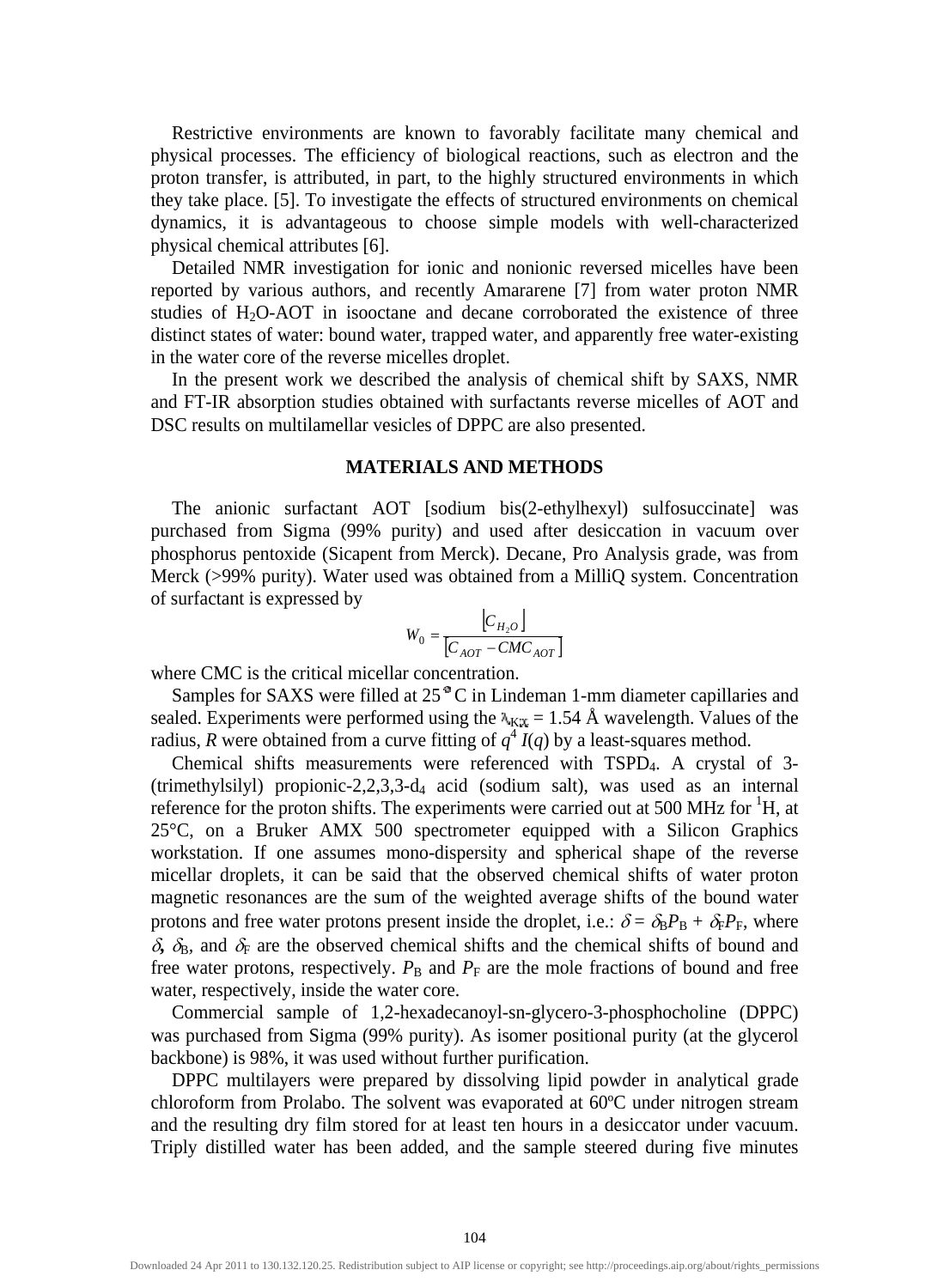beyond 45°C. This treatment was repeated three times. Samples prepared following this method gave the more intense sub-zero transition enthalpies.

DSC experiments were carried out using a DSC-10 TA instruments (USA) calorimeter equipped with a computer-analyzer system. Transition, crystallization and melting temperatures correspond to the computed peak-onset temperatures. Sample masses varied between 5 and 25 mg and were sealed in aluminum pans. Each sample crucible was placed, together with a reference one, into the DSC-cell purged by a dry nitrogen gas stream in order to prevent water vapor condensation during the lowtemperature measurements. The cooling rate and the heating rate were 3°C/min. The accuracy for enthalpy changes is better than 5% after DSC energy calibration.

The AOT preparations were placed in a VC-01 variable path-length cell from Beckman equipped with  $CaF<sub>2</sub>$  windows. DPPC samples were placed directly between  $CaF<sub>2</sub>$  windows with a path-length of 7 or 6  $\mu$ m. FT-IR experiments were carried out on a Nicolet 5DX spectrometer equipped with a TGS detector. Cooling was performed with a liquid nitrogen bath. The cooling and heating rates could not be accurately controlled but the former was around 1.5°C/min and the latter around 0.5°C/min. For each spectrum, 20 scans at  $4 \text{ cm}^{-1}$  resolution were collected, coadded, apodized with a Happ-Genzel function, and Fourier transformed.

#### **RESULTS AND DISCUSION**

Experimental results of SAXS, NMR and FT-IR of inverse micelles of AOT and DSC of multilamellar vesicles of DPPC will be presented hereafter.

## **Inverse micelles of AOT**

SAXS and NMR techniques have been used to determine the content of water inside of the AOT reverse micelle solutions. A SAXS plot of an AOT-decane solution is presented in Fig. 1 for  $W_0 = 9$ . The internal core radius is directly calculated from



**FIGURE 1.** Plot of  $q^4$  *I*(*q*) of a microemulsion of AOT at W<sub>0</sub> = 9 in function of the wave vector at 25ºC.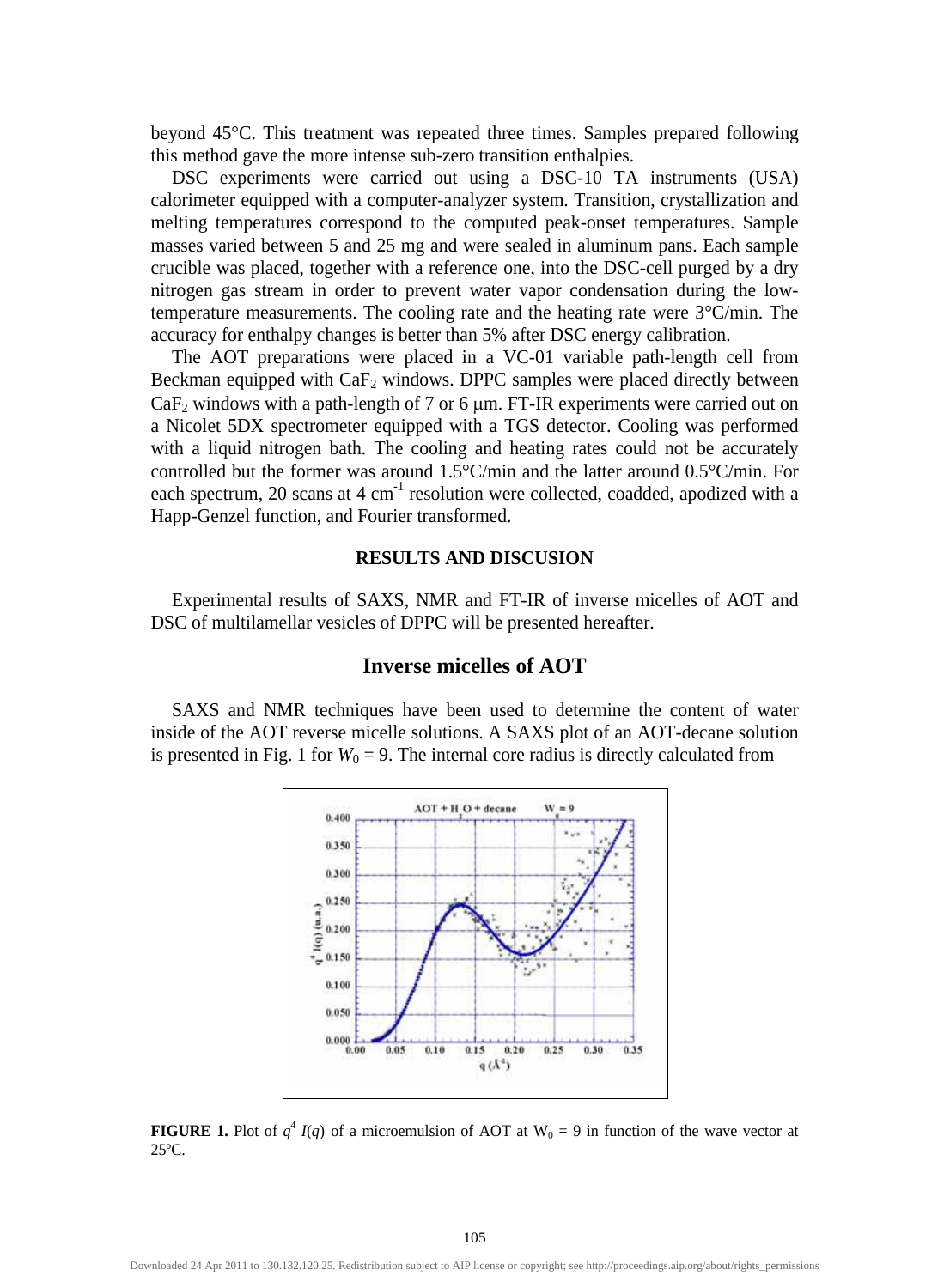

**FIGURE 2.** Plot of the Radius (a) and chemical shift (b) of solutions of AOT as a function of the hydration at 25ºC.

the maximum of this curve. The results are given in the Fig. 2a in function of the hydration  $W_0$ . A lineal relation between the water core radius and the molar ratio  $W_0$  is obtained. An extrapolation to zero hydration gave us an AOT micelle radius equal to 5.38 Å.

The chemical shift of the water proton of AOT solutions in function of the water content *W*0 is presented in Fig. 2b at 25ºC. An exponential dependence is found. At higher water content the chemical shift tends to 4.65 ( $\pm$  0.03) ppm, in agreement with previous works [8-9]. At "zero" water content a value of 3.78 ( $\pm$  0.03) ppm is found, that could be attributed to bound water, which indicates probably some residual water molecules inside the AOT powder.

This residual water is also observed by FT-IR in the OH stretching region (Fig. 3c) and in the OH deformation region (Fig. 3b). In Fig. 3b we can observe a band near 3195 cm<sup>-1</sup> that can be attributed to  $v_{OH}$  of bound water. This band is also observed at  $W_0 = 0$ . When the water content increased the absorptions at 3445 and 3600 cm<sup>-1</sup>, usually observed in bulk water, increased [10]. At higher water content the lowest frequency band merged into these two bands. In bulk water these bands are found at 3240, 3400 and 3630 cm<sup>-1</sup>, respectively.

In the  $\delta_{OH}$  region (Fig. 3b), residual water is also encountered at  $W_0 = 0$ . Moreover two bands are observed at  $1624$  and  $1650 \text{ cm}^{-1}$ . In bulk water, only one band is found at  $1645 \text{ cm}^{-1}$ . AOT molecule contains two C=O groups that give two different absorptions at 1720 and 1738  $cm<sup>-1</sup>$  at low water content. When the hydration is increased to  $W_0 = 15$  only one band is observed at 1734 cm<sup>-1</sup>. These changes are due to the fact that the two C=O groups are not equivalent and to the change of conformation of the AOT polar group which has a *trans*-like conformation at low water content and a *gauche*-like conformation at higher water content [11]. The two deformation bands observed for water could be due to the different environment of the two C=O groups.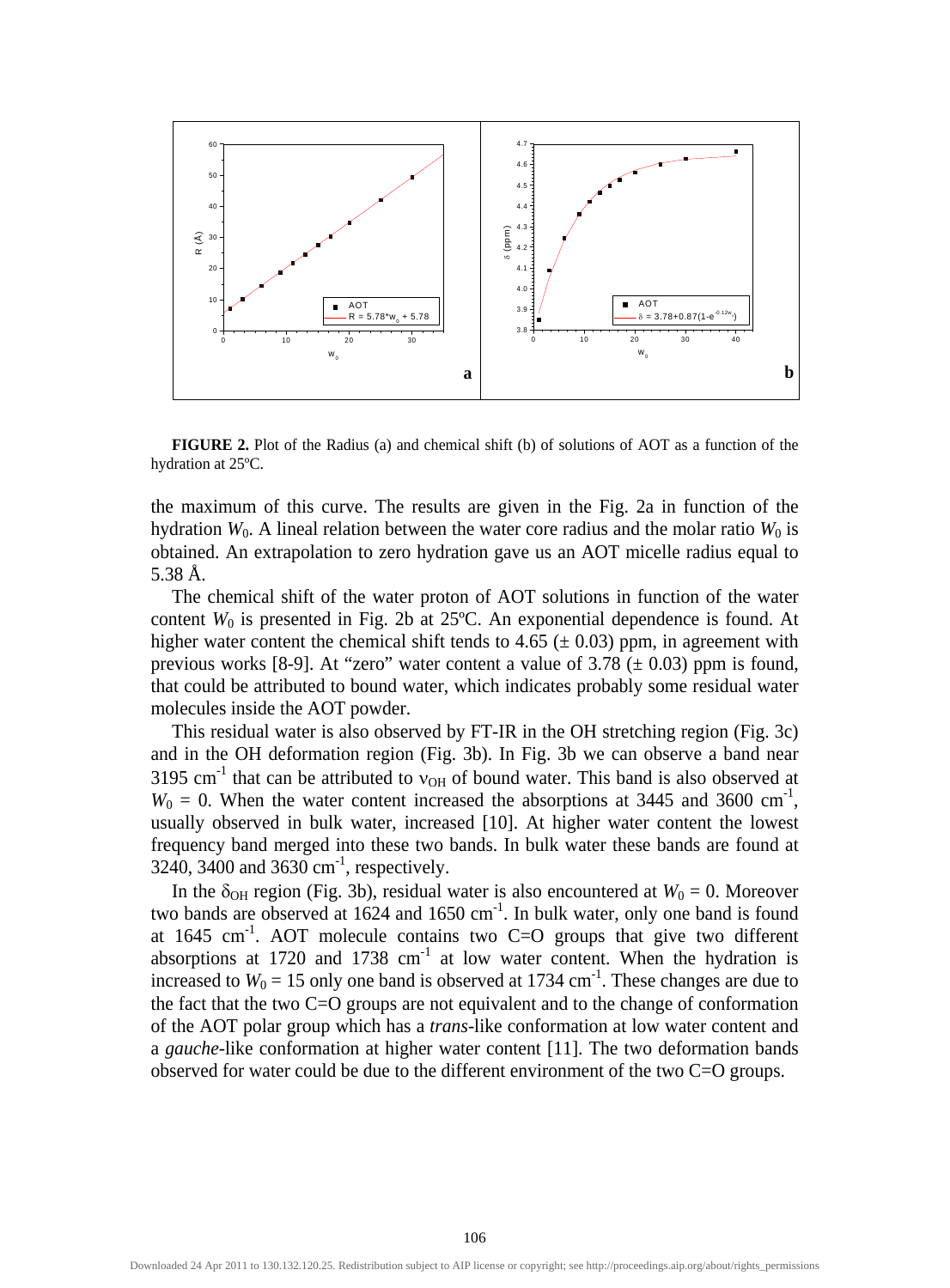

**FIGURE 3.** FT-IR absorption spectra of AOT solutions in function of hydration (increased hydration upward): a)  $1000 - 1350$  cm<sup>-1</sup> region, b)  $1500 - 1800$  cm<sup>-1</sup> region, and c)  $300 - 3800$  cm<sup>-1</sup> region.

Finally on Fig. 3a are shown the bands due to the C-C bonds between 1250 and 1300 cm<sup>-1</sup> and two bands due to the  $SO_3$  group at 1047 and 1088 cm<sup>-1</sup> where a low wavenumber shift is observed upon hydration.

#### **Multilamellar vesicles of DPPC**

In fig. 4 a complete cycle between  $+50^{\circ}$ C and  $-60^{\circ}$ C obtained by DSC for an aqueous dispersion of DPPC (83% in-mass of water) is shown with all the phase transitions: the main water crystallization near -15°C, the sub-zero phase transition at - 40 $^{\circ}$ C, the melting of ice at 0 $^{\circ}$ C, as well as the pre-transition and the main transition of DPPC at 35 and 41°C, respectively.

This thermogram leads one to conclude that, if the pre-transition and main transition are not affected by this cyclic thermal treatment, the system must be in the gel phase  $L_{\beta}$ ' just after melting of ice. This means that the « reversible » sub-zero phase transition is necessarily hidden by the melting of ice on heating. This is confirmed by the  $\Delta H$ <sup>r</sup>  $\approx \Delta H$ <sub>f</sub> -  $\Delta H$ <sub>sub</sub>, where  $\Delta H$ <sup>r</sup><sub>f</sub> is the enthalpy of melting of ice,  $\Delta H_{sub}$  the enthalpy of the sub-zero phase transition, and  $\Delta H_f$  the enthalpy of melting when the sample is cooled to -30°C. So, ΔH<sub>f</sub> represents the melting of water molecules which are not involved in the sub-zero phenomenon.

The use of FT-IR has been performed on this system in order to determine which molecular vibrations are involved [12]. Infrared results give direct evidence that water is involved in the sub-zero phase transition. Conversely, the phospholipid molecules do not seem to take part of it since their vibrational spectra are affected neither in the polar region nor in the hydrophobic one.

Consequently, the enthalpy of the reversible sub-zero phase transition  $\Delta H_{sub}$  is assumed to be equal to the crystallization enthalpy of water at the sub-zero transition temperature. It is then possible to evaluate both the number of water molecules involved in the sub-zero phase transition and that of the molecules which melt at 0°C. The number of water molecules  $(n_{nc})$  which do not crystallize at least down to -60<sup>o</sup>C is given by: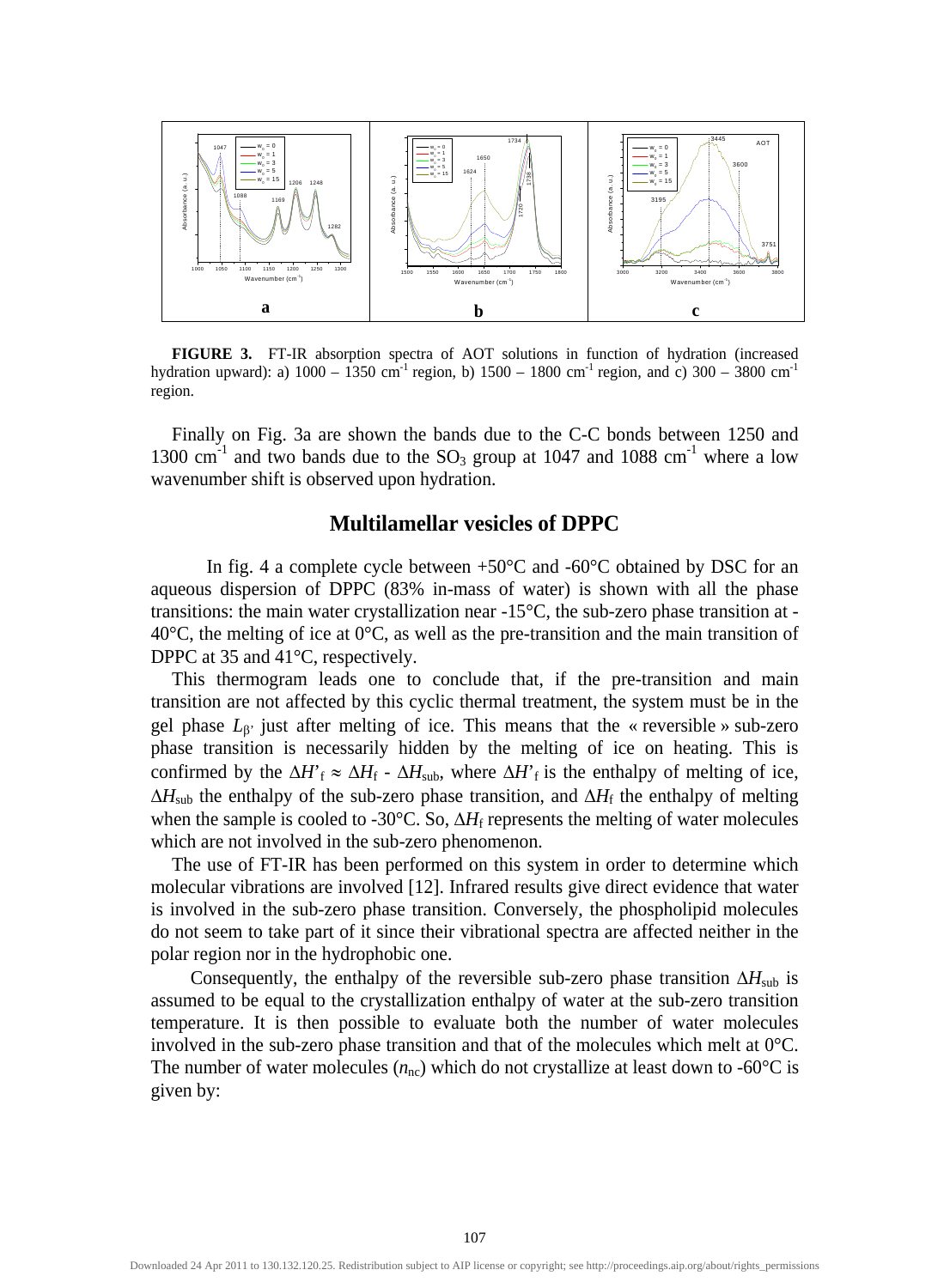

**FIGURE 4.** DSC thermogram between  $-60^{\circ}$ C and  $50^{\circ}$ C for an aqueous solution of DPPV (83% water by height). The dotted line is the thermogram obtained when the sample is cooled only to -35°C and then heated (with permission of European Biophysics Journal, Crystallization of water in multilamellar vesicles, by T. Lefèvre, S. Toscani, M. Picquart, and J. Dugué, 31, 126-134, figure 4, 2002, Springer ©EBSA 2001).

$$
n_{nc} = \left(1 - \frac{\Delta H'}{\Delta H_w}\right)c
$$

where  $\Delta H_w$  is the enthalpy of melting of ice (333 J/g) and *c* is the ratio of the number of water molecules to that of DPPC molecules. It is found that  $n<sub>nc</sub>$  keeps a nearly constant value around  $8-10$  H<sub>2</sub>O/DPPC molar ratio. This result is in agreement with those of Grdadolnik *et al*. [13].

Then the number of water molecules which are not involved  $(n_f)$ , and those which are involved  $(n_{sub})$  in the sub-zero phase transition are given by:

$$
n_{sub} = \left[ \left( 1 - \frac{\Delta H_f}{\Delta H_w} \right) c \right] - n_{nc}
$$

and

$$
n_f = \frac{\Delta H_f}{\Delta H_w} c,
$$

respectively.

A plot of the relative number of water molecules  $n_{sub}/c$  vs. water content expressed in terms of *c* is shown on Fig. 5. This curve shows a maximum for  $27 \text{ H}_2\text{O/DPPC}$ (40% of water mass) and  $n_{sub}/c$  tends towards zero for high and low water concentrations.  $n_{sub}$  is found nearly constant and equal to 8 H<sub>2</sub>O/DPPC moles. This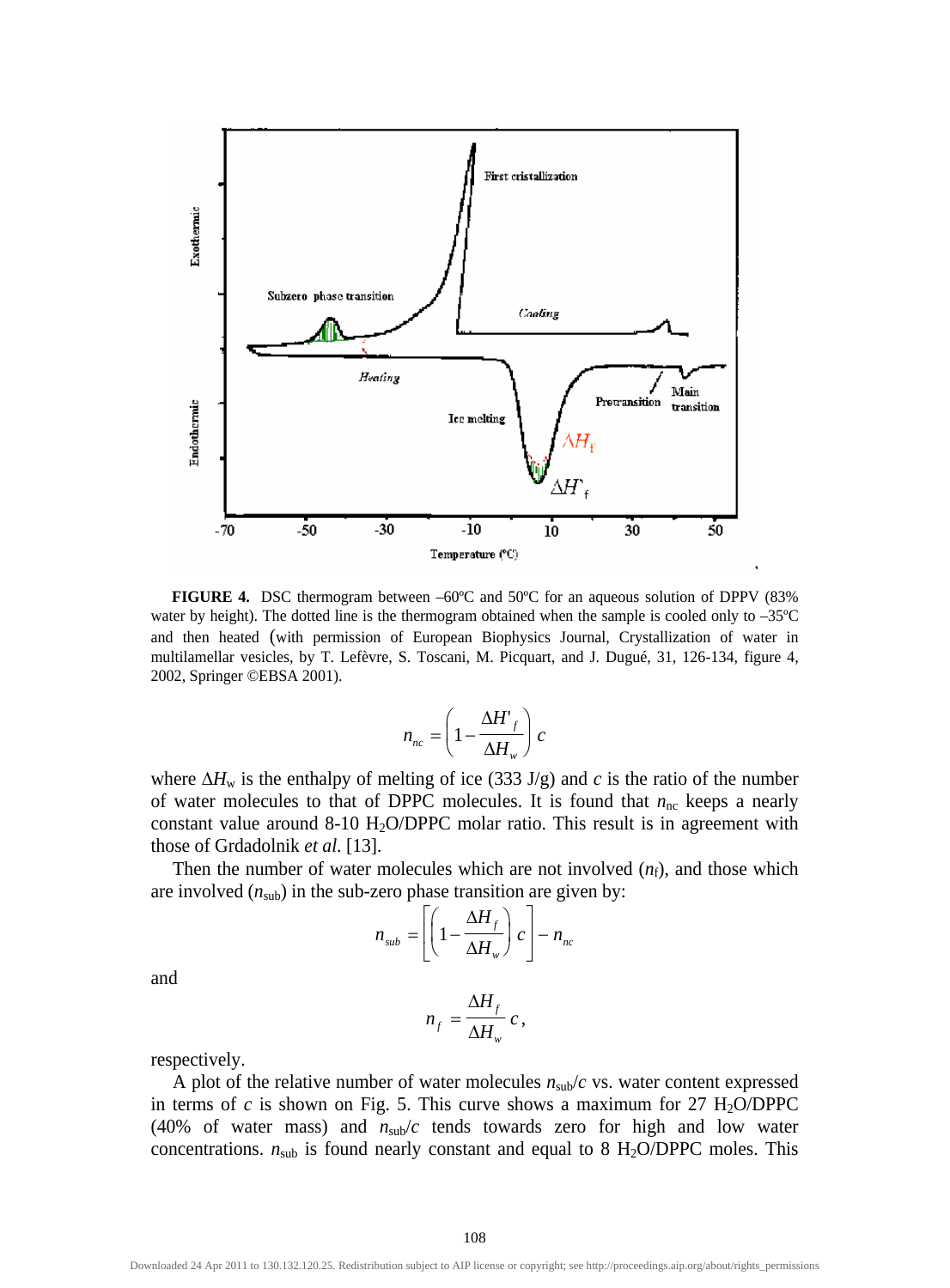number has to correspond to the number of interstitial (bounded) water molecules except the ones of the molecules which do not crystallize.

These results are suggesting that the first crystallization involves the bulk phase and that the sub-zero transition is concerned with the crystallization of interstitial or bound water, except 8-10 H<sub>2</sub>O/DPPC molecules which do not crystallize and seem to be involved in



**FIGURE 5.** Variation of the sub-zero transition water  $(n_{sub}/c)$  versus the water concentration (*c*). The line represents this number, for the same samples, if 8 H**2**O/DPPC are implicated. (with permission of European Biophysics Journal, Crystallization of water in multilamellar vesicles, by T. Lefèvre, S. Toscani, M. Picquart, and J. Dugué, 31, 126-134, figure 5, 2002, Springer ©EBSA 2001).

the formation of DPPC hydrates [14]. Identical experiments were performed with  $D_2O$ as solvent and with an unsaturated phospholipid (OPPC) [12] with the same experimental observations.

#### **CONCLUSIONS**

In this report we provide insights on confinement properties in membrane-mimetic systems. These results are relevant to study the physical-chemical properties of water at biological interfaces involved in major physiological mechanisms. In both systems presented here, the results are in agreement. Three kind of water are encountered. Some water molecules are always present even in dry samples of land never participate to crystallization and melting processes and the on heating process. Other water molecules (bounded water) which participate to the ice melting have peculiar properties and frozen at lower temperatures than bulk water. The third kind of water is bulk water. We can suggest that interstitial or bound water must be more structured than bulk water to need a lower crystallization temperature. The reasons of bonding are the electrostatic interactions between polar heads and water molecules. If we think in biological cells then an important question occurs: what happens in these systems as it is known that the cells and all the internal organites are composed of membranes